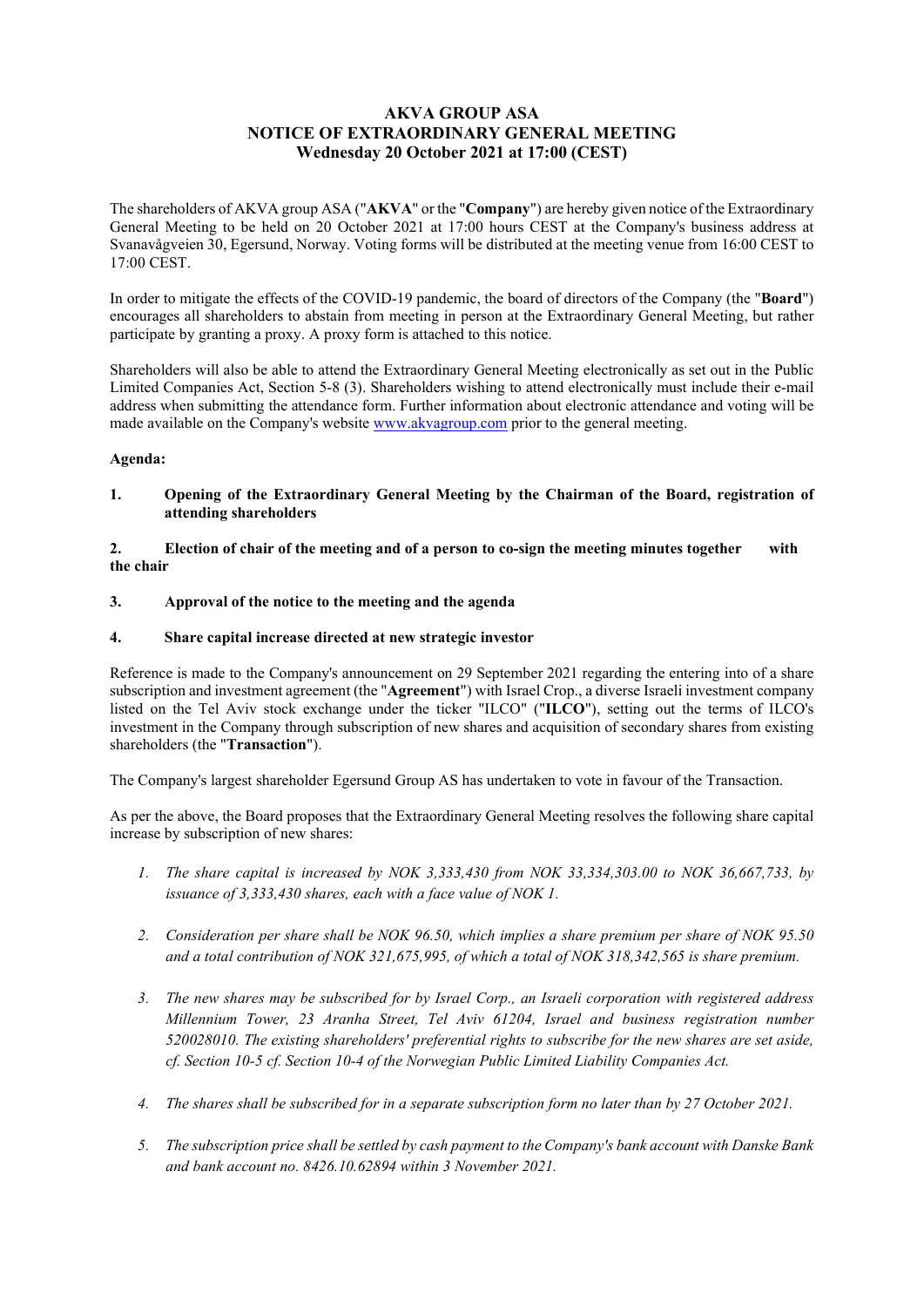- 6. The new shares carry dividend rights and other rights from registration of the capital increase with the Norwegian Register of Business Enterprises.
- 7. The Company may not dispose of the consideration before the capital increase is registered in the Norwegian Register of Business Enterprises.
- 8. Section 4 of the Company's articles of association is amended accordingly.
- 9. Estimated costs of the capital increase are approximately NOK 100,000.

# 5 Election of additional members to the Board

In connection with the completion of the Transaction, the Board proposes that the Extraordinary General Meeting elects two new additional person(s) to the Board:

- 1. Yoav Doppelt; and
- 2. An additional person whose name and CV will be made available on the Company's website (http://ir.akvagroup.com/investor-relations/general-meeting) prior to the general meeting.

## 6. Amendment of the articles of association

In connection with the completion of the Transaction, the Board proposes that the Extraordinary General Meeting resolves to amend section 5 of the Company's articles of association to read as follows:

## $\hat{S}$  5

"The Board of Directors shall be composed of 4 to 10 members, in accordance with a decision by the General Meeting. The Chairperson and one Board member jointly sign on behalf of the company.

The company Israel Corp., Millennium Tower, 23 Aranha Street, Tel Aviv 61204, Israel, business registration number 520028010 (the "Entitled Shareholder") shall for as long as it owns 15% or more of the total number of shares in the company be entitled to appoint one director to the Board of Directors. The Entitled Shareholder shall retain the right to appoint one director to the Board of Directors also in the event its shareholding is reduced below 15% (no matter how), as long as its ownership is minimum 12% of the total number of shares in the company.

The Entitled Shareholder's right to appoint a director to the Board of Directors pursuant to this article shall terminate if the Entitled Shareholder engages, directly or indirectly, through investments or holdings, including minority investments, in activities directly competing with the company, provided however that this shall not apply for financial investments in land based projects. For purposes of the foregoing, "financial investments" means any investment that does not have the goal of combining an acquired business with another business owned or controlled by such shareholder."

# Appendices:

Attendance and proxy forms

\*\*\*

29 September 2021 AKVA group ASA The Board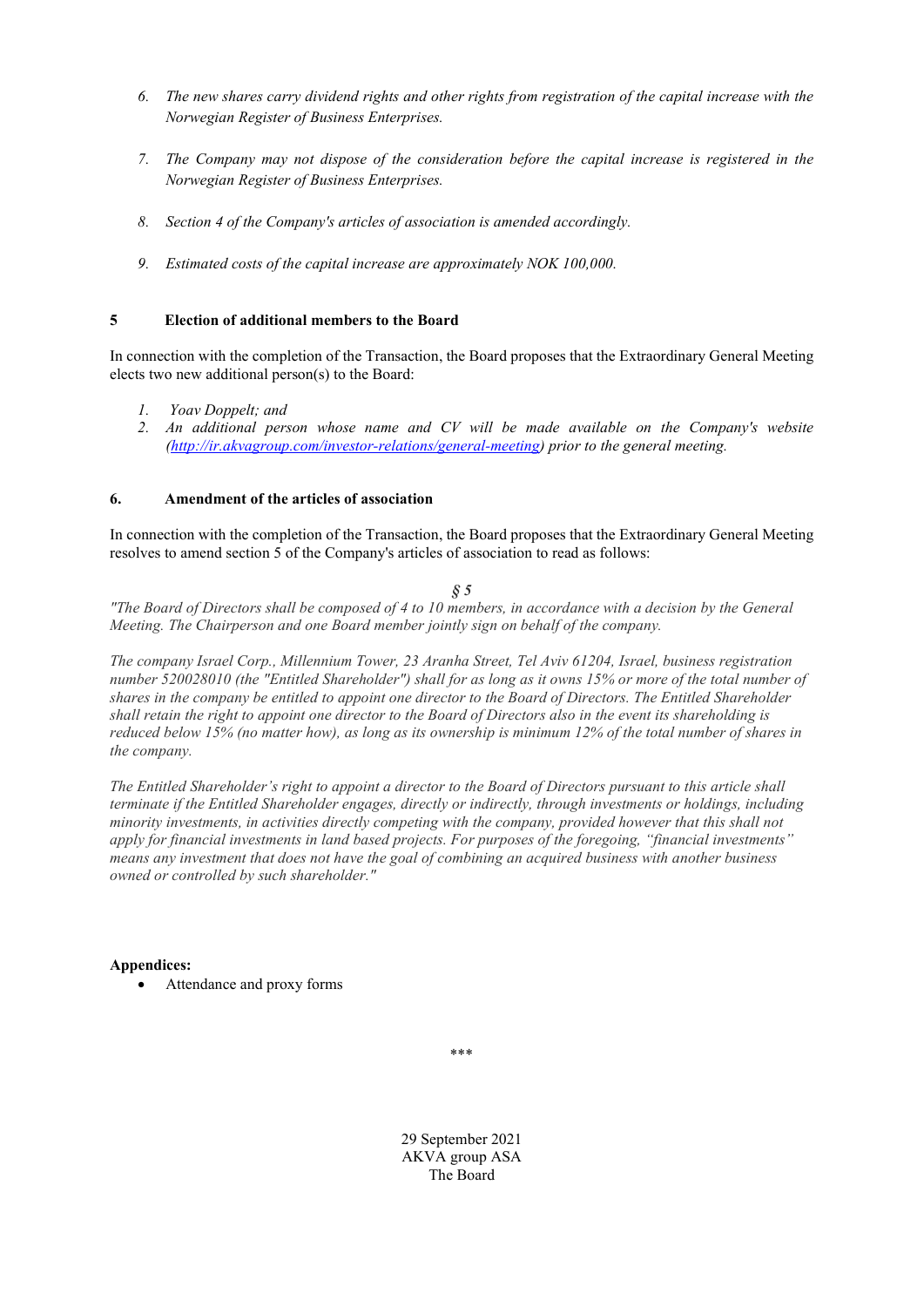#### ATTENDANCE FORM, EXTRAORDINARY GENERAL MEETING

Shareholders who wish to attend the Extraordinary General Meeting of AKVA group ASA to be held on 20 October 2021 in Egersund, are asked to send this form by post to AKVA group ASA, att. Atle Olsen, P.O. Box 8057, N-4068 Stavanger or by email investorrelations@akvagroup.com. The attendance form should be received by AKVA group ASA no later than 15 October 2021 at 12:00 hours local time, Egersund In case the shareholder is a legal entity, a certificate of registration must accompany the attendance form. Shareholders wishing to attend electronically must include their e-mail address when submitting the attendance form.

|            |   | In case the shareholder is a legal entity, it will be represented by:  |                                                                                                                          |  |  |
|------------|---|------------------------------------------------------------------------|--------------------------------------------------------------------------------------------------------------------------|--|--|
|            |   |                                                                        | Person who represents the entity                                                                                         |  |  |
|            |   |                                                                        | (to grant proxy, please use the form of proxy below)                                                                     |  |  |
|            |   |                                                                        | (shareholder's name in capital letters) will attend at AKVA group ASA's                                                  |  |  |
|            |   | Extraordinary General Meeting, 20 October 2021 at 17:00, and vote for: |                                                                                                                          |  |  |
|            | . | own shares                                                             |                                                                                                                          |  |  |
|            |   | other shares in accordance with enclosed proxy                         |                                                                                                                          |  |  |
| A total of |   | shares.                                                                |                                                                                                                          |  |  |
|            |   | E-mail address for shareholders attending electronically:              |                                                                                                                          |  |  |
|            |   |                                                                        |                                                                                                                          |  |  |
| Place/date |   |                                                                        | Shareholder's signature<br>(Sign only in case of own attendance. To grant proxy,<br>please use the form of proxy below.) |  |  |

#### PROXY (WITHOUT VOTING INSTRUCTIONS)

This form of proxy is for proxy without voting instructions. A shareholder who wishes to grant proxy with voting instructions, shall use the form on the next page. If you are not able to attend the Extraordinary General Meeting, a nominated proxy holder can be granted your voting authority. Any proxy not naming proxy holder will be deemed given to the chairman of the board or a person designated by him. In case the shareholder is a legal entity, a certificate of registration must accompany the form of proxy.

We kindly ask you to send the proxy form by post to AKVA group ASA, att. Atle Olsen, P.O. Box 8057, N-4068 Stavanger or by email investorrelations@akvagroup.com. The proxy should be received by AKVA group ASA no later than 15 October 2021 at 12:00 hours.

|                                        | (shareholder's name in capital letters) hereby grants (tick off the right box, and |  |
|----------------------------------------|------------------------------------------------------------------------------------|--|
| fill out name of proxy, if applicable) |                                                                                    |  |

□ The chairman (or a person designated by him).

 $\Box$ Name of self-nominated proxy holder (Please use capital letters)

proxy to attend and vote at AKVA group ASA's Extraordinary General Meeting on 20 October 2021 at 17:00 for my/our shares.

E-mail address for self-nominated proxyholder attending electronically:

Place/date Shareholder's signature Shareholder's signature